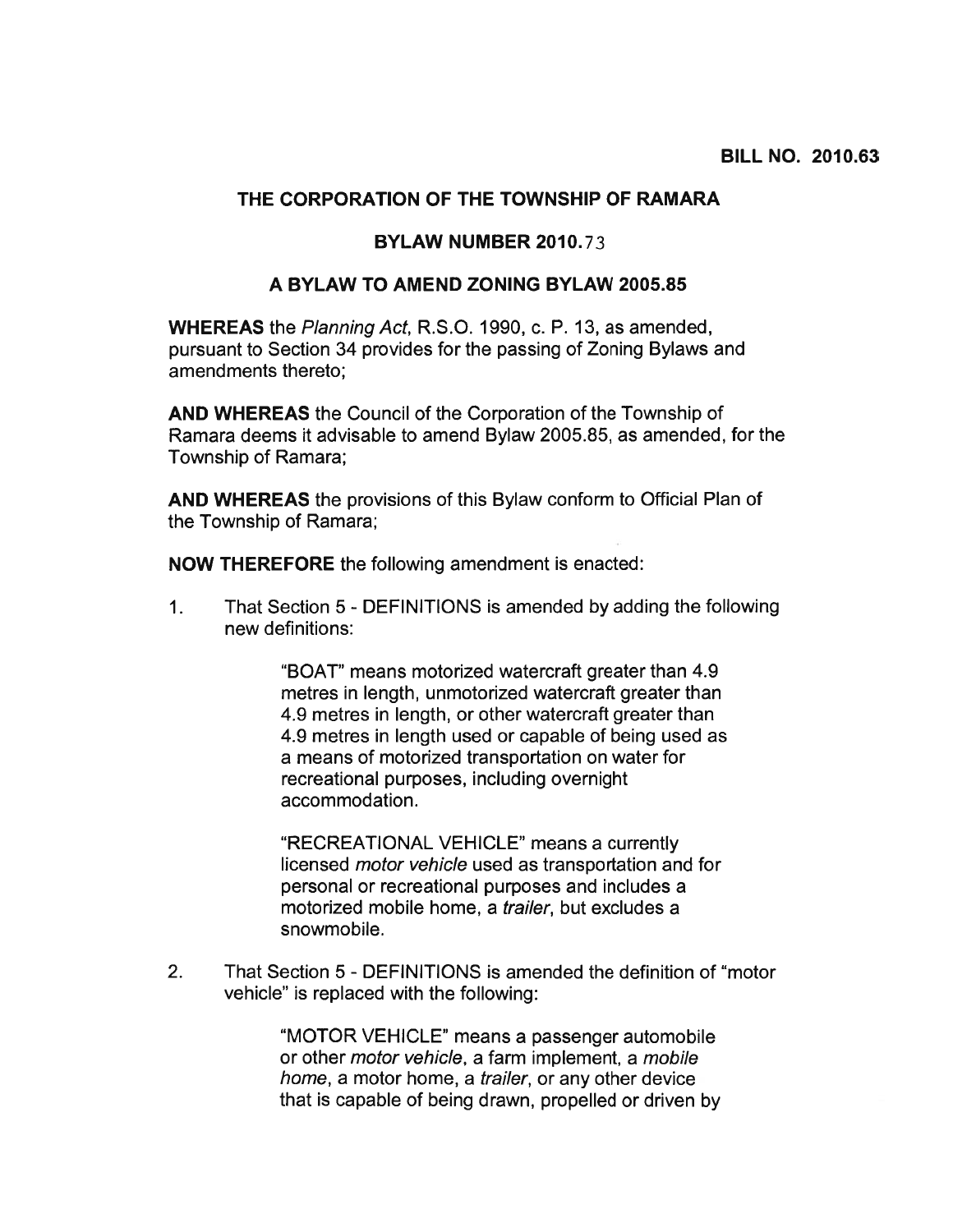any kind of power other than human effort, and includes <sup>a</sup> commercial motor vehicle.

3. That Sub-Section 3.(6) is deleted and replaced with the following:

## "3.(6) Recreational Vehicle, Boat and Trailer Parking or Storing

Notwithstanding the parking provisions of this Bylaw to the contrary, outdoor parking or storing of recreational vehicles, boats and trailers are permitted as set out below:

- (a) For purposes of subsection 3.(6), <sup>a</sup> trailer, other than <sup>a</sup> recreational vehicle or <sup>a</sup> motor vehicle, means <sup>a</sup> vehicle on wheels capable of being drawn by <sup>a</sup> motor vehicle and is used for carrying or storing materials, goods, objects, recreational vehicles or boats, whether the trailer is enclosed or unenclosed, and that is greater than 4.9 metres in length, and does not include farm equipment on an operating farm.
- (b) On a *lot* in "VR" and "SR" Zones and on <sup>a</sup> lot where the lot is 0.4 hectares or less in "H", "RU" and "AG" Zones, <sup>a</sup> maximum of any combination of two of <sup>a</sup> recreational vehicle, or <sup>a</sup> boat, or <sup>a</sup> trailer, as defined, may be parked or stored outdoors.
- (c) On <sup>a</sup> lot in "VR" and "SR" Zones and on <sup>a</sup> lot where the lot is 0.4 hectares or less in "H", "RU" and "AG" Zones, outdoor parking or storing of any recreational vehicle, or any boat, or any trailer shall be limited to <sup>a</sup> maximum period of six consecutive months in any calendar year.
- (d) Paragraphs (b) and (c) do not apply to <sup>a</sup> trailer that is not carrying or storing <sup>a</sup> boat on <sup>a</sup> lot.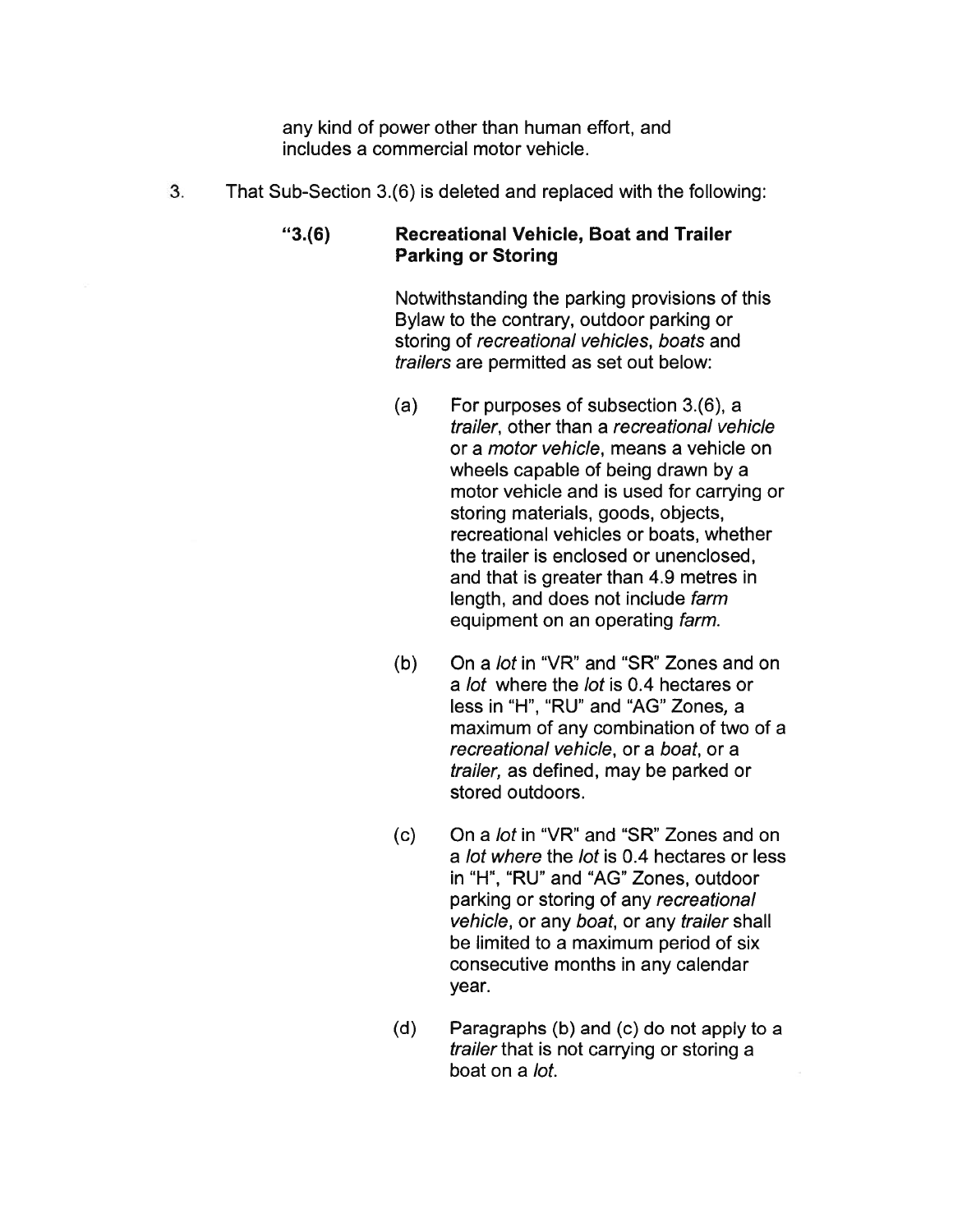- (e) In any Zone, the owner of <sup>a</sup> recreational vehicle, boat and trailer may park or store <sup>a</sup> recreational vehicle, <sup>a</sup> boat, or <sup>a</sup> trailer outdoors on the owner's lot only if the owner owns and occupies <sup>a</sup> dwelling unit on the same lot:
- (f) In any Zone, outdoor parking or storing of <sup>a</sup> recreational vehicle, or <sup>a</sup> boat, or <sup>a</sup> trailer is permitted, if the owner does not own <sup>a</sup> dwelling unit on the owner's lot, but occupies the dwelling unit on the lot. (i.e. <sup>a</sup> tenant or visitor)
- (g) In any Zone, outdoor parking or storing of <sup>a</sup> recreational vehicle, or <sup>a</sup> boat, or <sup>a</sup> trailer is not permitted, if the owner does not own or occupy <sup>a</sup> dwelling unit on the lot.
- (h) In the "SR" Zone in addition to the provisions of subsection 2.(1 )2, outdoor parking or storing of recreational vehicles, boats, and trailers on lots with or without accessory buildings or structures, are permitted in accordance with paragraphs (a) to (d) inclusive.
- $(i)$  In any Zone, other than an "SR" Zone where permitted by paragraph (h), outdoor parking or storing of any type or size of recreational vehicles, boats, and trailers on lots without buildings or structures are prohibited
- 4. That subsection 1O.(7) is amended by adding the following new provisions to Special Provisions "VR-6", "VR-7", "VR-8", and "VR-9" as they apply to "Lagoon City":

Notwithstanding subsection 3.(6)(c), as amended, outdoor parking and storing of any recreational vehicle, or any boat, or any trailer shall be limited to <sup>a</sup> maximum period of five consecutive months in any calendar year.